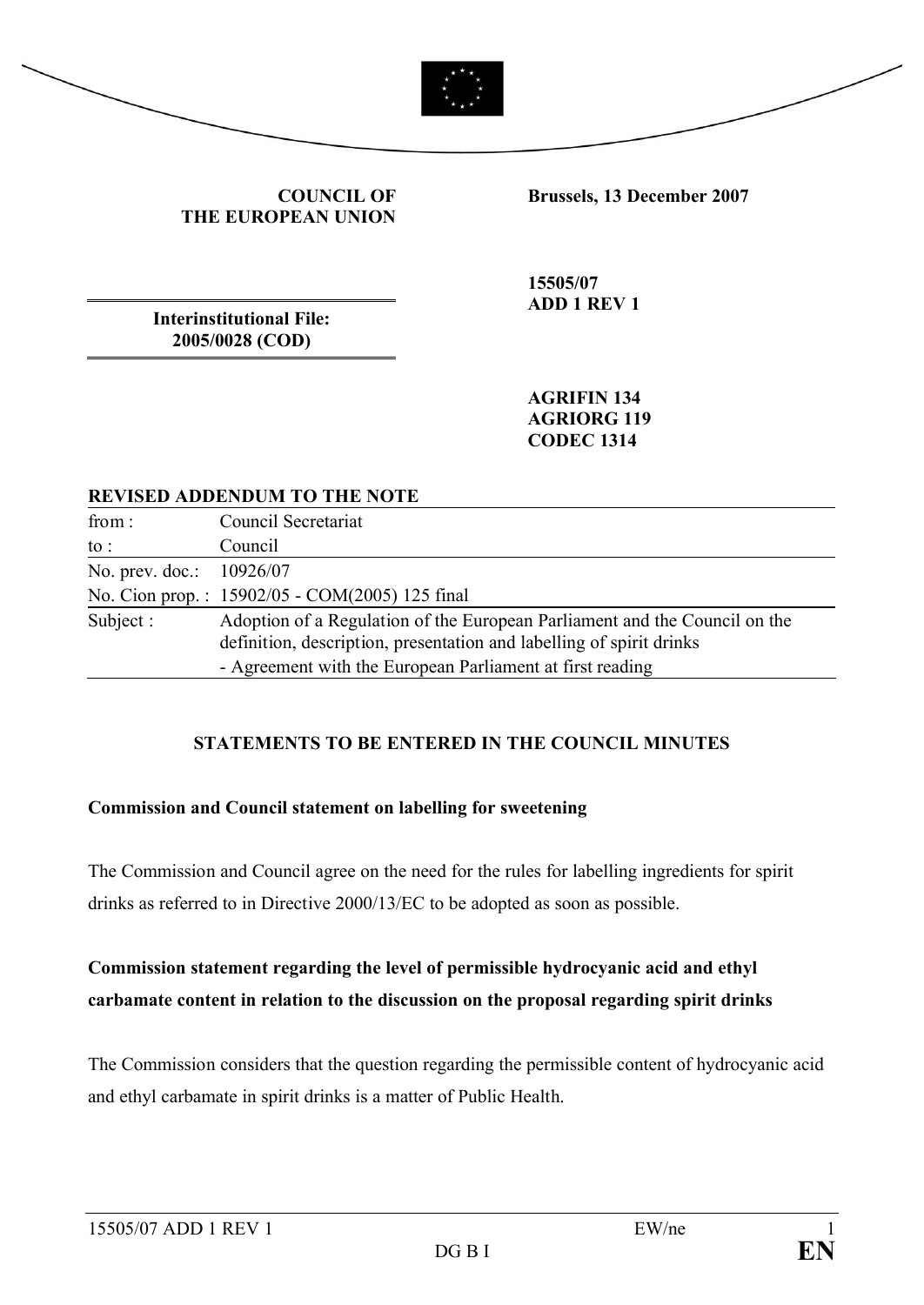The Commission services will undertake an investigation of this matter as soon as possible with a view to coming forward with scientific data and possible proposals to reconsider the maximum content for hydrocyanic acid and establish a maximum content for ethyl carbamate in stone-fruit marc spirits and stone-fruit spirits.

### **Statement by Poland on vodka**

Protecting the reputation of the sales denomination of every spirit drink of importance to the European Union is in the wider interests of both consumers and undertakings which sell products on the internal market and export products to third countries. It is also essential for ensuring that raw materials originating within the territory of the European Union are used in the production of such drinks.

"Vodka" is the sales denomination of a spirit drink the sale of which accounts for a significant proportion of sales of alcoholic drinks. The spirit drink marketed under the sales denomination "vodka" is currently enjoying a marked increase in popularity among consumers, in particular in OECD countries.

Permission under EU law for the use of the sales denomination "vodka" to describe products manufactured from raw materials other than the cereals and potatoes traditionally employed would undermine the reputation of vodka and have a negative impact on its quality and future market position. Poland regrets the fact that the definition's distinction between two groups of raw materials is not linked to any special and effective legal protection for the sales denomination "vodka" in the case of products manufactured from traditional raw materials, which is after all the fundamental objective of the legal act with regard to all other spirit drinks.